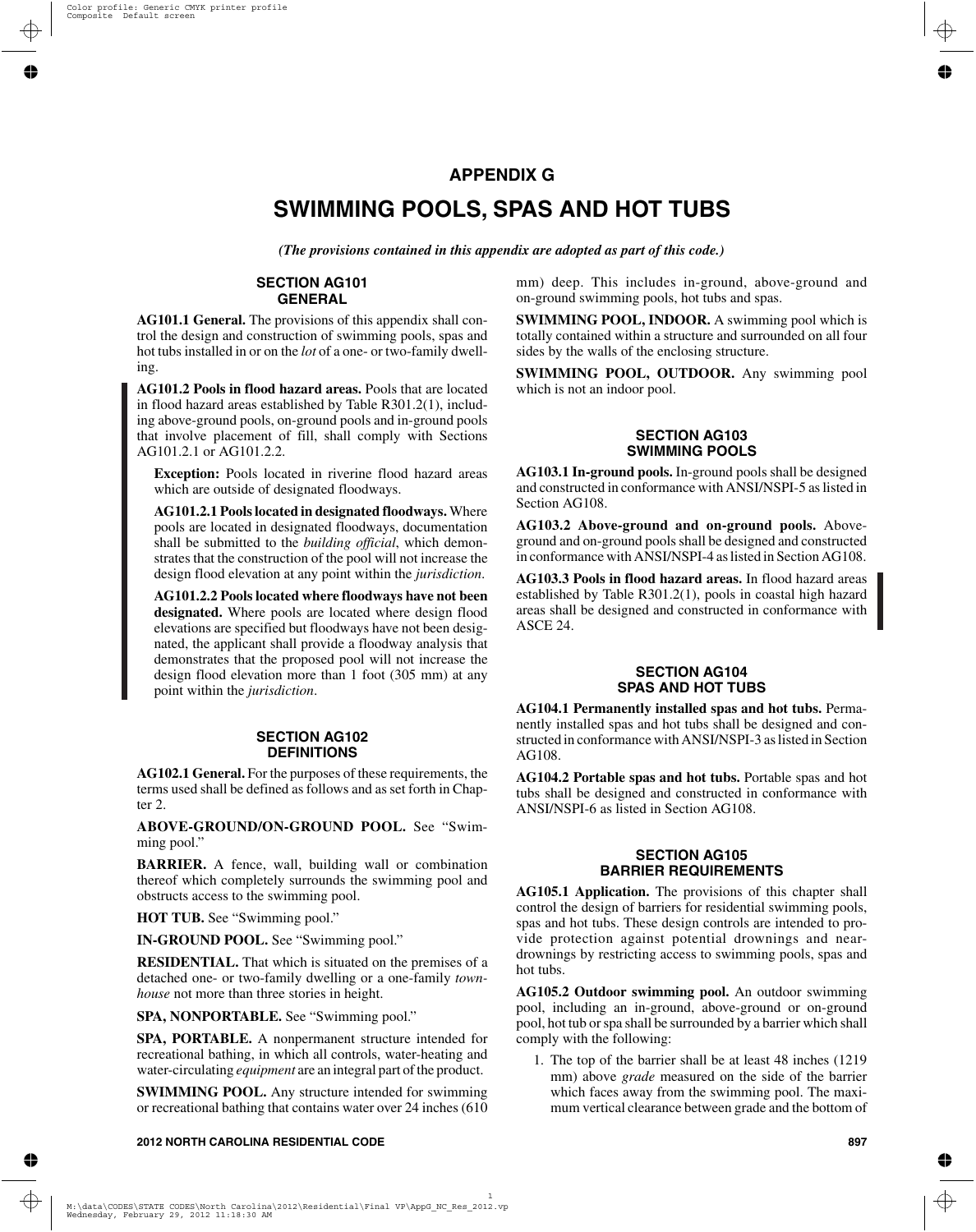the barrier shall be 2 inches (51 mm) measured on the side of the barrier which faces away from the swimming pool. Where the top of the pool structure is above grade, such as an above-ground pool, the barrier may be at ground level, such as the pool structure, or mounted on top of the pool structure. Where the barrier is mounted on top of the pool structure, the maximum vertical clearance between the top of the pool structure and the bottom of the barrier shall be 4 inches (102 mm).

- 2. Openings in the barrier shall not allow passage of a 4-inch-diameter (102 mm) sphere.
- 3. Solid barriers which do not have openings, such as a masonry or stone wall, shall not contain indentations or protrusions except for normal construction tolerances and tooled masonry joints.
- 4. Where the barrier is composed of horizontal and vertical members and the distance between the tops of the horizontal members is less than 45 inches (1143 mm), the horizontal members shall be located on the swimming pool side of the fence. Spacing between vertical members shall not exceed  $1\frac{3}{4}$  inches (44 mm) in width. Where there are decorative cutouts within vertical members, spacing within the cutouts shall not exceed  $1\frac{3}{4}$ inches (44 mm) in width.
- 5. Where the barrier is composed of horizontal and vertical members and the distance between the tops of the horizontal members is 45 inches (1143 mm) or more, spacing between vertical members shall not exceed 4 inches (102 mm). Where there are decorative cutouts within vertical members, spacing within the cutouts shall not exceed 13/4 inches (44 mm) in width.
- 6. Maximum mesh size for chain link fences shall be a  $2^{1}/_{4}$ -inch (57 mm) square unless the fence has slats fastened at the top or the bottom which reduce the openings to not more than  $1\frac{3}{4}$  inches (44 mm).
- 7. Where the barrier is composed of diagonal members, such as a lattice fence, the maximum opening formed by the diagonal members shall not be more than  $1\frac{3}{4}$  inches (44 mm).
- 8. Access gates shall comply with the requirements of Section AG105.2, Items 1 through 7, and shall be equipped to accommodate a locking device. Pedestrian access gates shall open outward away from the pool and shall be self-closing and have a self-latching device. Gates other than pedestrian access gates shall have a self-latching device. Where the release mechanism of the self-latching device is located less than 54 inches (1372 mm) from the bottom of the gate, the release mechanism and openings shall comply with the following:
	- 8.1. The release mechanism shall be located on the pool side of the gate at least 3 inches (76 mm) below the top of the gate; and
- 8.2. The gate and barrier shall have no opening larger than  $\frac{1}{2}$  inch (12.7 mm) within 18 inches (457 mm) of the release mechanism.
- 9. Where a wall of a *dwelling* serves as part of the barrier, one of the following conditions shall be met:
	- 9.1. The pool shall be equipped with a powered safety cover in compliance with ASTM F 1346; or
	- 9.2. Doors with direct access to the pool through that wall shall be equipped with an alarm which produces an audible warning when the door and/or its screen, if present, are opened. The alarm shall be listed and *labeled* in accordance with UL 2017. The deactivation switch(es) shall be located at least 54 inches (1372 mm) above the threshold of the door; or
	- 9.3. Other means of protection, such as self-closing doors with self-latching devices, which are *approved* by the governing body, shall be acceptable as long as the degree of protection afforded is not less than the protection afforded by Item 9.1 or 9.2 described above.
- 10. Where an above-ground pool structure is used as a barrier or where the barrier is mounted on top of the pool structure, and the means of access is a ladder or steps:
	- 10.1. The ladder or steps shall be capable of being secured, locked or removed to prevent access; or
	- 10.2. The ladder or steps shall be surrounded by a barrier which meets the requirements of Section AG105.2, Items 1 through 9. When the ladder or steps are secured, locked or removed, any opening created shall not allow the passage of a 4-inch-diameter (102 mm) sphere.

**AG105.3 Indoor swimming pool.** Walls surrounding an indoor swimming pool shall comply with Section AG105.2, Item 9.

**AG105.4 Prohibited locations.** Barriers shall be located to prohibit permanent structures, *equipment* or similar objects from being used to climb them.

**AG105.5 Barrier exceptions.** Spas or hot tubs with a safety cover which complies with ASTM F 1346, as listed in Section AG107, shall be exempt from the provisions of this appendix.

# **SECTION AG106 ENTRAPMENT PROTECTION FOR SWIMMING POOL AND SPA SUCTION OUTLETS**

**AG106.1 General.** Suction outlets shall be designed and installed in accordance with ANSI/APSP-7.

➡